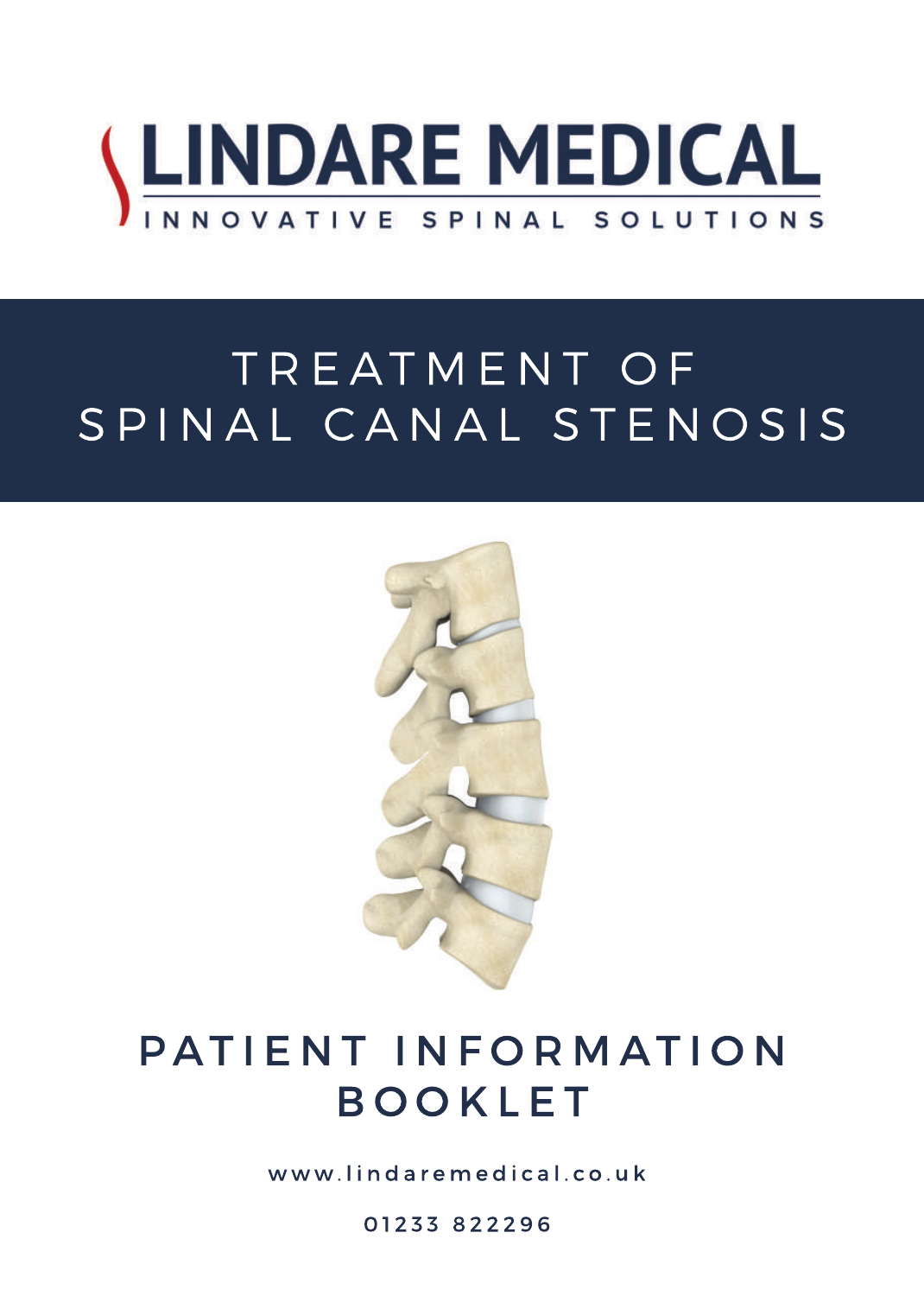#### **Dear Patient.**

This brochure is intended to inform you of a treatment option for narrowing of the spinal canal. often called spinal canal stenosis, or just stenosis, and usually found in the region of the lower lumbar spine. We hope the Booklet will help inform you in more depth about this procedure, and enable you to make an informed decision on whether you believe it is for you, and why your Surgeon has recommended it for vou.

The information given here is general in nature, and we therefore strongly advise each patient to talk to one's family doctor to obtain more detailed information as well as individual advice.

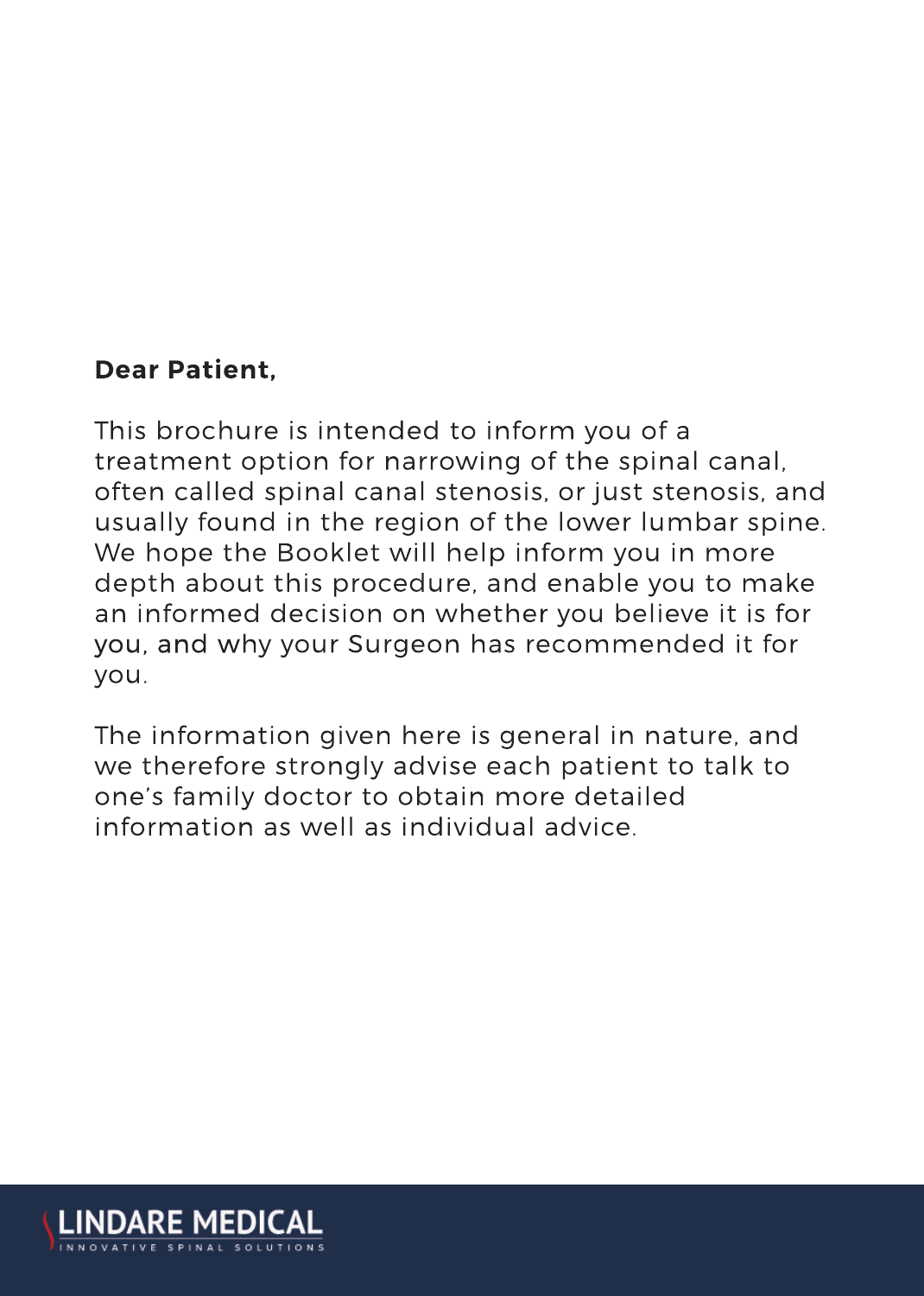## "G" Device - Interlaminar Implant

Dynamic stabilization with the "G" Device implant in the treatment of narrow lumbar spinal canal: The Device helps to support and stabilise the immediate area after decompression Surgery or it can just be used as a spinal support to assist in maintaining the normal extension of the spine, and help to alleviate pressure on exiting nerve roots.

The advantages of the "G" Device over other similar devices is that it can be Implanted at L5/S1. It is shorter with a curved base to allow this particular level to be dealt with, and this design feature allows it to be implanted lower in the interspinous space, making it generally more stable and more secure and allowing for more defined distraction. In addition as you can see, the device has clearly defined "teeth" to give it this increased stability in situ.

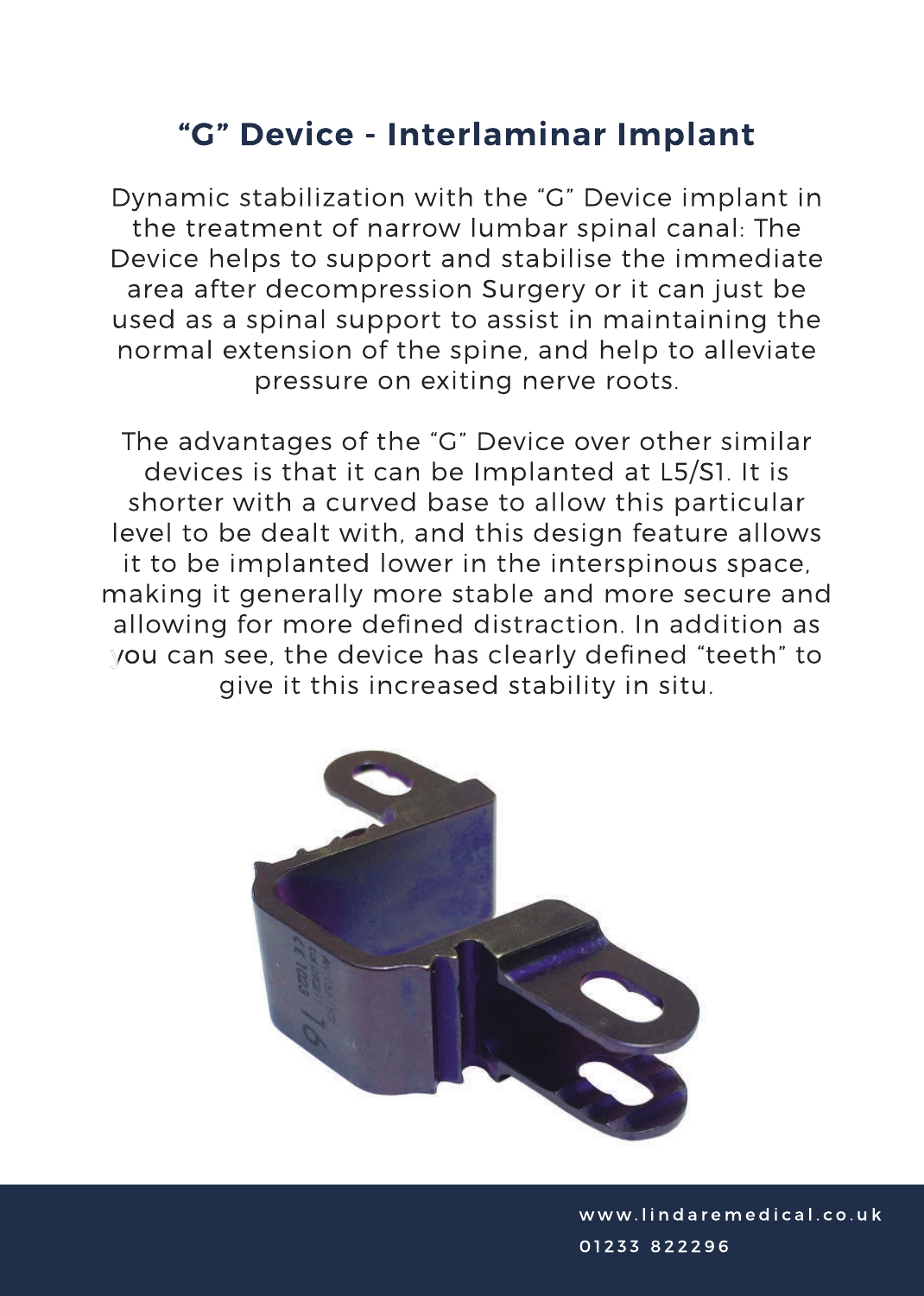## THE SPINE

## **Stabilisation**

One of the principal tasks of the spine is to stabilise the head and upper body, which enables us to walk upright. The main burden for this support falls on the vertebrae to supply this central support. Their structure gives them particularly good resilience and resistance against fractures possibly caused by serious external forces applied for whatever reason. For example when jumping, climbing, skiing or even walking. The soft tissues associated with the spine (muscles, ligaments, tendons) and the joints; contribute to dynamic stability or limiting the impact of twisting forces at any one single point.

## **Mechanical Protective Function**

The lumbar spine is composed of five vertebrae. A vertebra consists of a vertebral body, a vertebral arch along with its facet joints, and transverse processes. The vertebral body and vertebral arch form a channel through which the exiting spinal nerves run and are protected from external impact. This channel is called the FORAMEN.

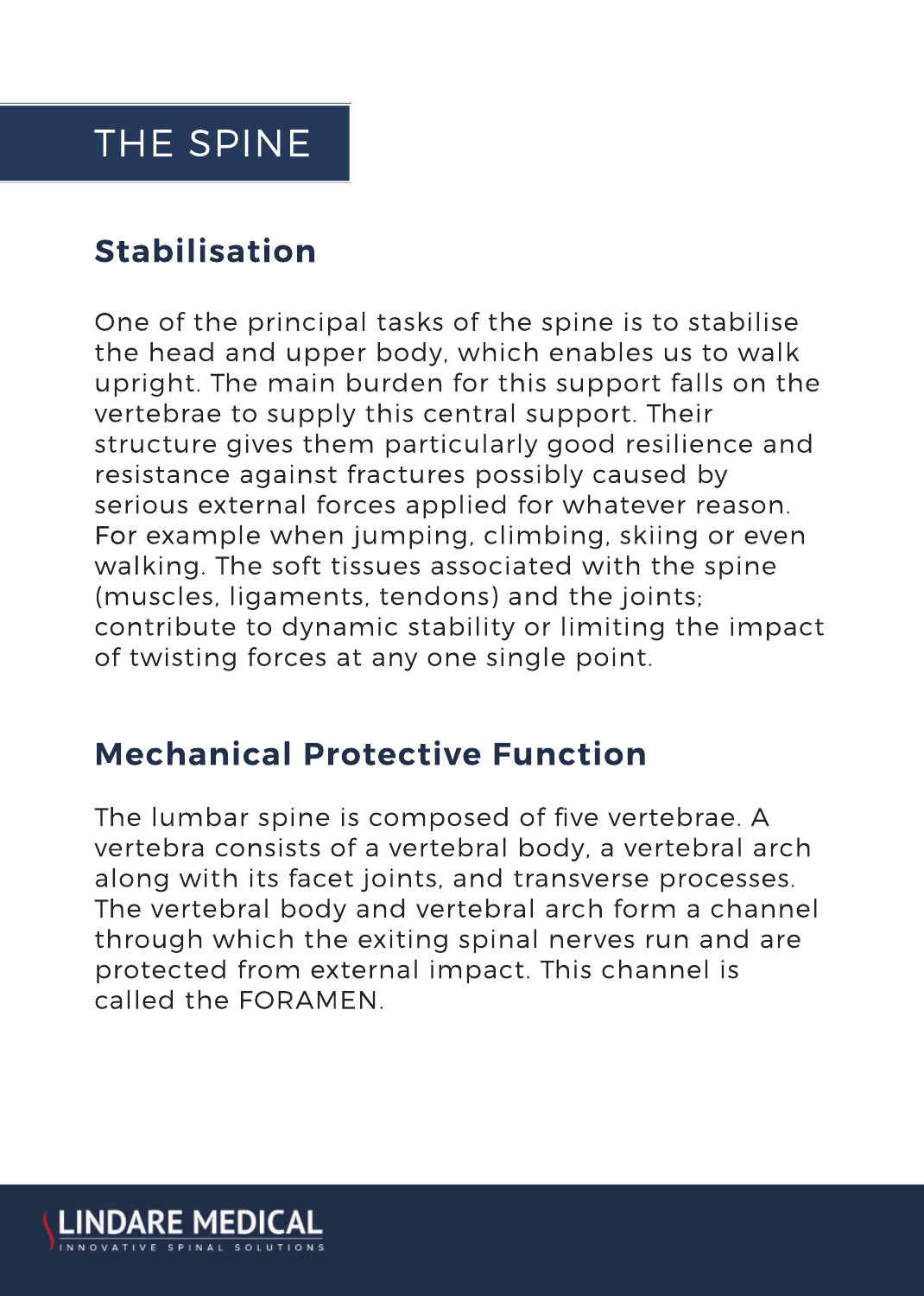## **Shock Absorption and Mobility**

The vertebral discs, or "Shock absorbers", are inbetween the vertebral bodies to buffer the force of an impact. Along with the facet joints, they enable the body to flex during turning, stretching and bending movements. The vertebral disc consists of an outer fibrous ring and a central cushion called the Nucleus Pulposus. The use of a "G" Device, often in conjunction with decompression, is to try to regain support in the area of the disc, and to attempt to take the strain off localised soft tissues and to open the exiting nerve root canal to relieve pressure, and thus reduce or remove pain.

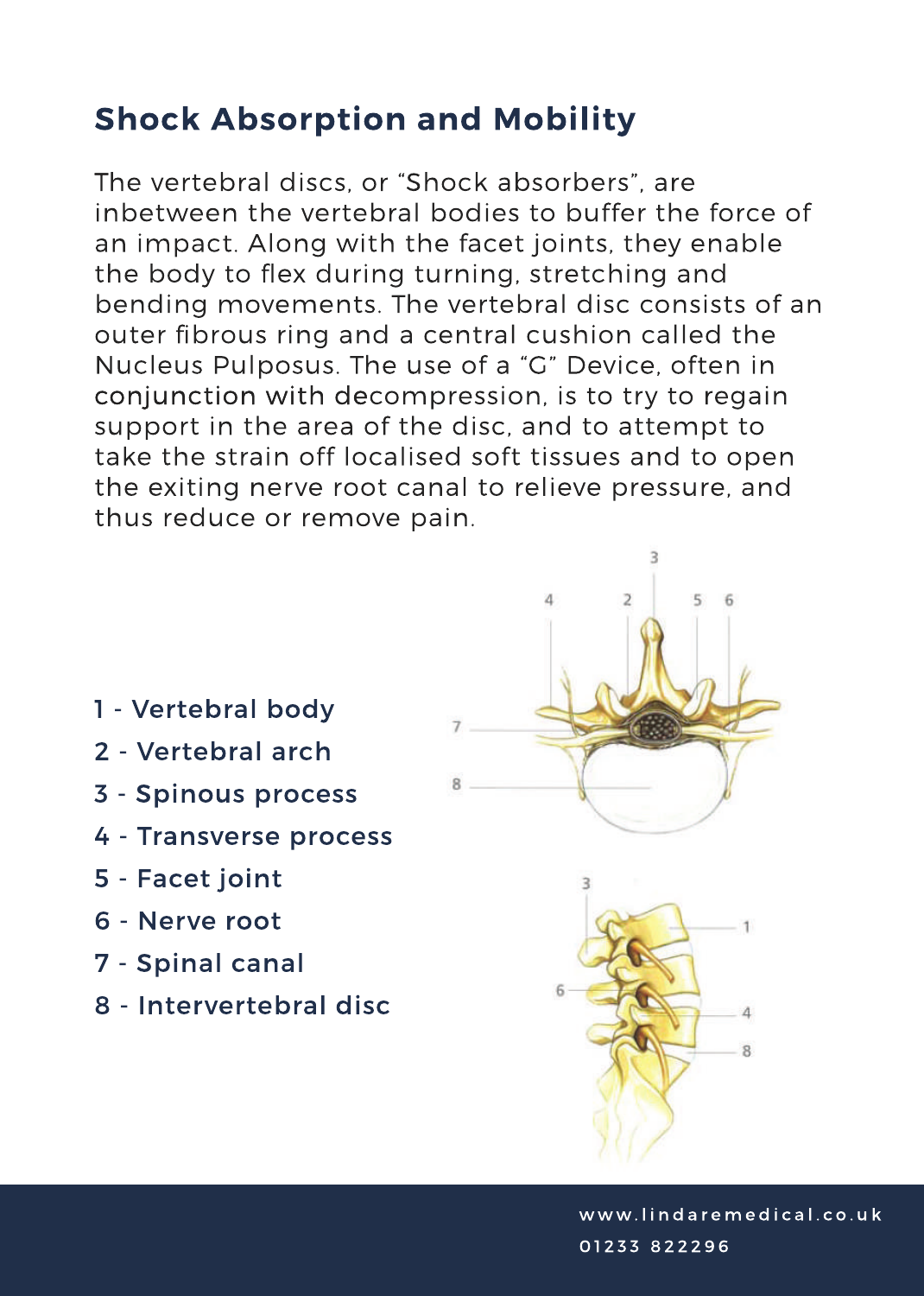## **Lumbar Spinal Canal Stenosis**

The spinal cord runs through the vertebral, or spinal canal and the spinal nerves exit from there. In the case of hereditary or degenerative narrowing of the lumbar spinal canal, the foramen, or space enclosed by the vertebral arch is often considerably reduced. Spinal nerves and emerging nerve roots become subject to pressure, causing sciatica, which manifests itself in radicular or leg pain.

## **Symptoms**

Symptoms manifest themselves in different ways, depending on the site and extent of the foraminal stenosis. They include pain, abnormal sensations, and occasionally drop foot along with total leg numbness in extreme circumstances. One of the characteristics of lumbar spinal stenosis is a noticeably shortened stride due to the onset of symptoms. Sometimes such severe discomfort from stenosis occurs during walking, which radiates pain to the buttocks and the legs, and this pain can be so debilitating as to force the person to stop, and stand still. Often it is possible to take only a few steps. The discomfort is relieved by bending forward, sitting down, or lying down since the movements widen the spinal canal. So, for example, cycling is often no problem at all. But if you bend your spine downwards, you create additional narrowing of the canal and the pain will actually increase.

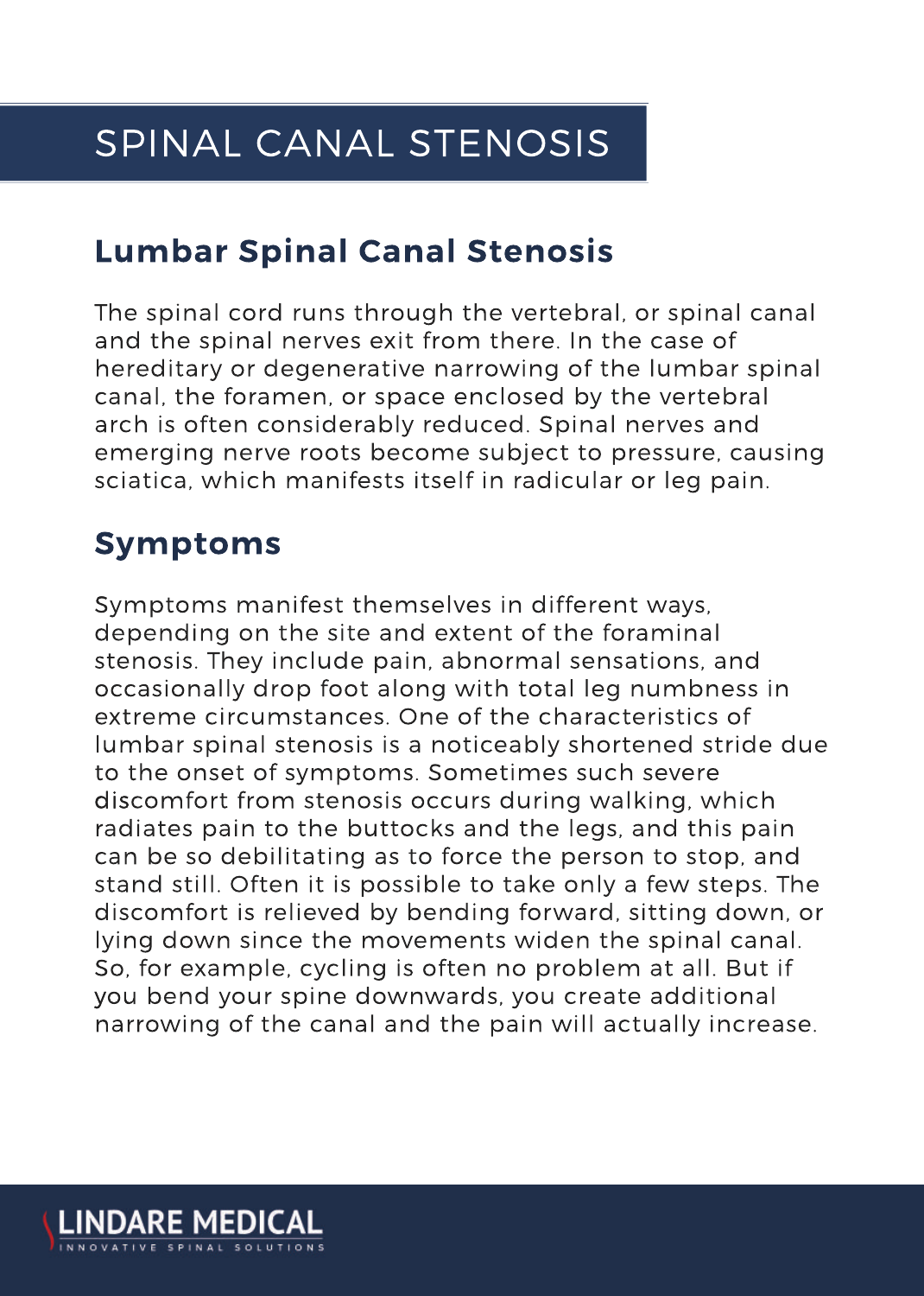## **Cause**

There are many possible causes that may give rise to spinal canal stenosis. It often happens that several factors come together to promote wear and tear (degenerative changes), for example:

1. Degenerative changes give rise to bony spurs and bony outgrowths on the vertebrae. These osteophytes or spikes of bone can extend in the direction of the spinal canal and occlude or put pressure on it.

2. Degenerative changes in the spinal ligaments such as the posterior longitudinal ligament over a lifetime lead to thickening of these ligaments. The foraminal space inside the vertebral arch can also be narrowed in this way.

3. If spinal osteoarthritis occurs, the facet joints can enlarge to the extent that they project into the spinal canal

4. A disc herniation or disc protrusion reduces the diameter of the spinal canal. These changes often occur together and cause spinal canal narrowing. It is possible that permanent nerve injury may occur due to the constant pressure exerted on the nerves by the narrowed spinal canal.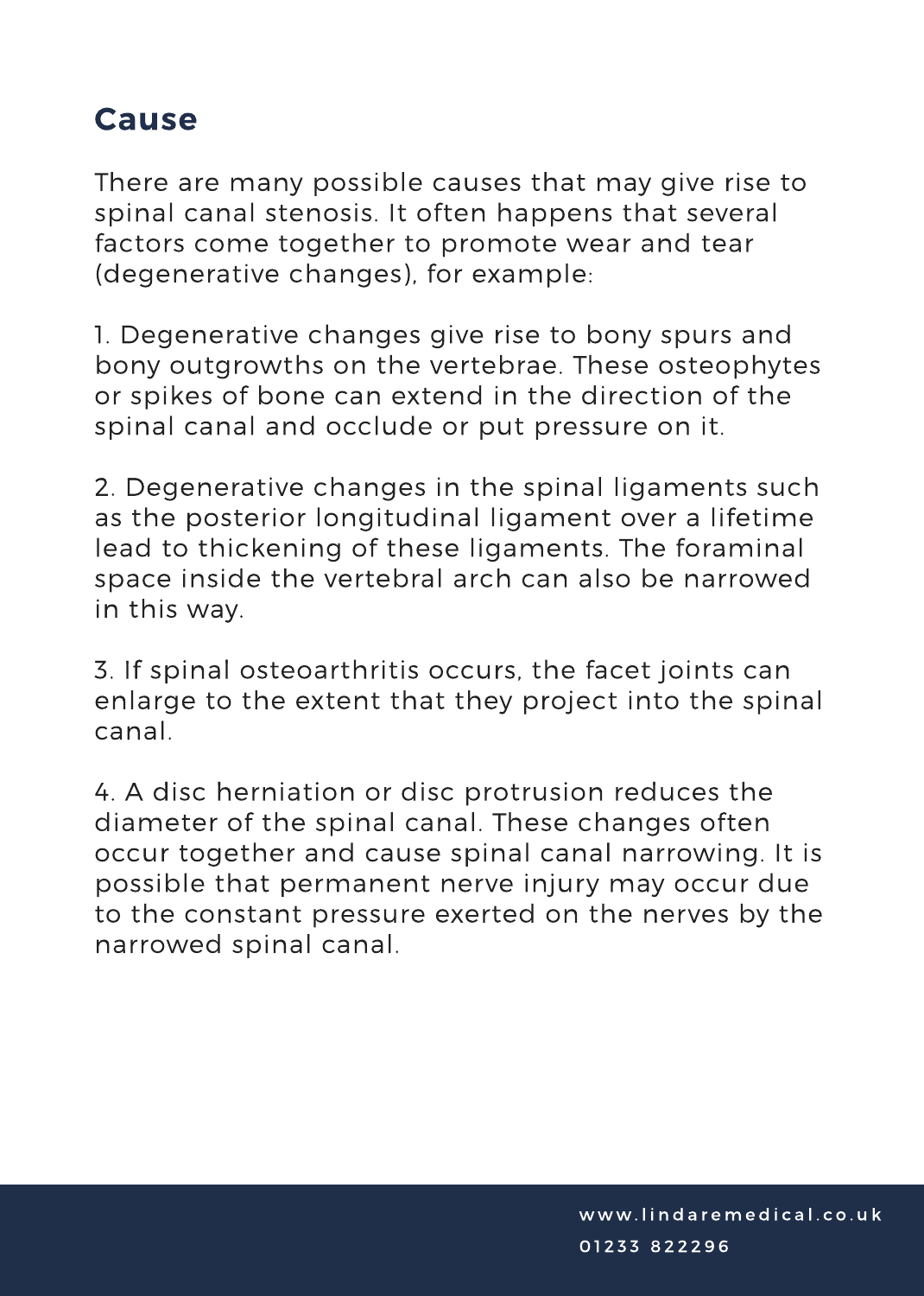

- 1 Disc protrusion
- 2 Yellow ligament thickening
- 3 Facet joint osteoarthritis/osteophytes

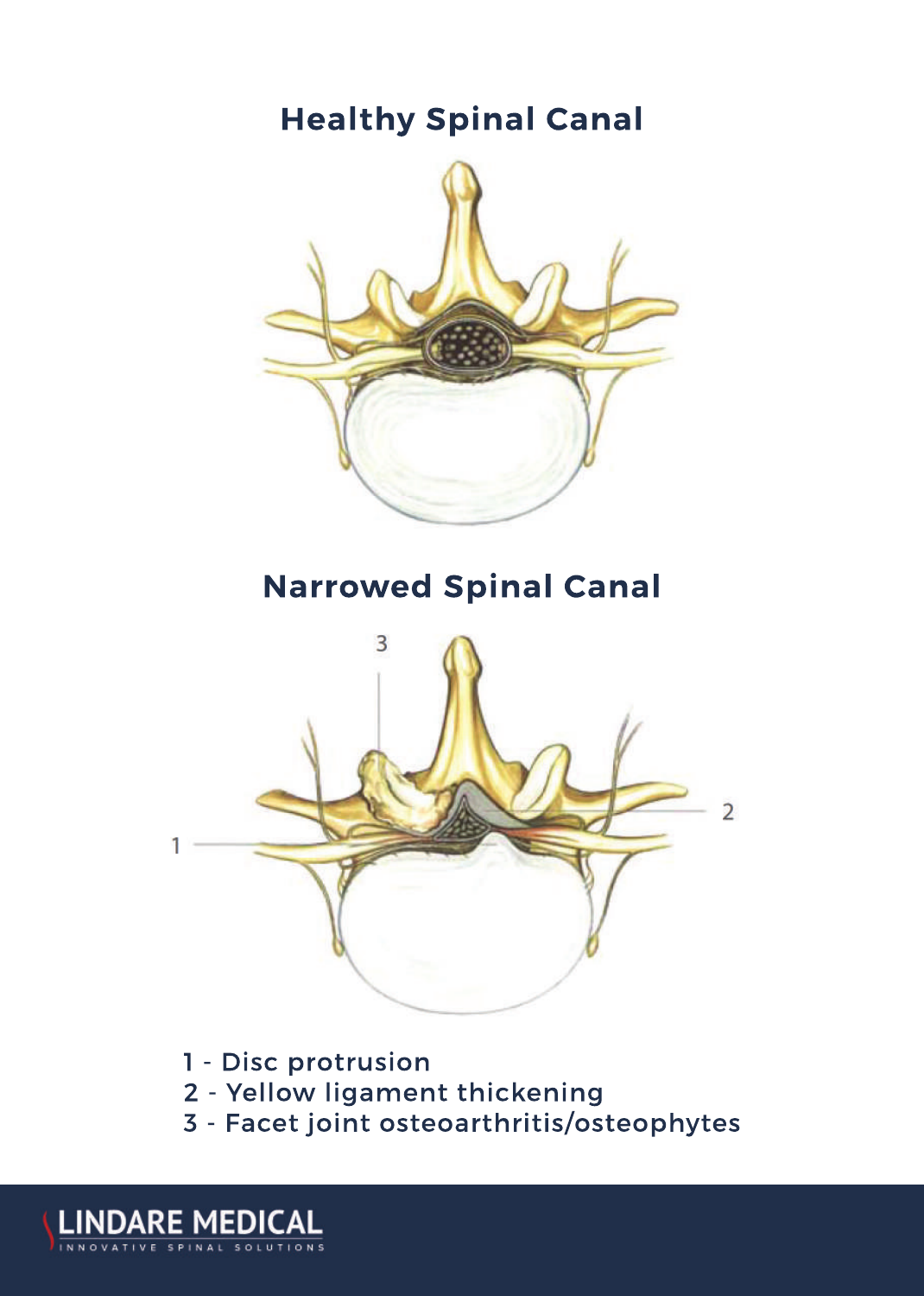## **Treatment**

"Decompression surgery" releases pressure on irritated and inflamed nerves. The extent of the required operation depends on any particular conditions encountered in each patient. The vertebral arch or foramen, bony spurs, thickened ligaments and joints, and herniated or prolapsed disc tissue can be systematically pared away at one or more adjacent spinal segments. Prevention of recurrence of spinal canal stenosis requires decompression of the affected areas of the spinal column and sufficient stabilization to maintain flexibility. Hence the "G" Device.

A small operation with a big result - this is a well recognised treatment for stabilization of the spinal column with the "G" Device - but there have already been thousands of successful procedures. The "G" Device offers a procedure which is much less invasive and simple for both Patient and Surgeon. and which can offer greatly improved function and pain relief in both the short and long term. Every Patient is different

The "G" Device implant was designed for functional dynamic stabilization of the spinal column after decompression surgery.

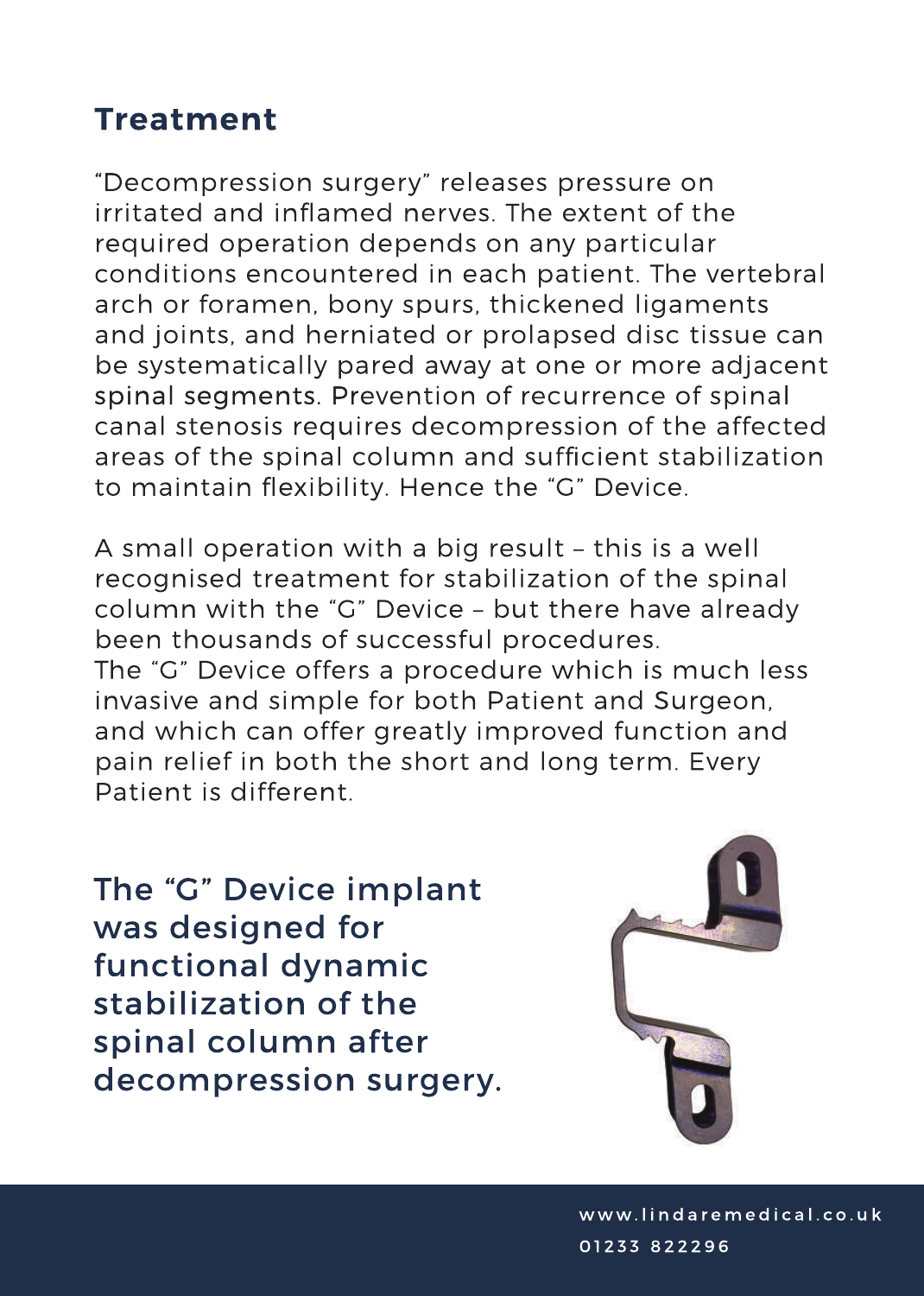The "G" Device implant focuses on three important factors:

#### 1. Stabilization

The result of a decompression operation results in a possible loss of stability in the spinal column. dependant upon the level of decompression required, and because a level of the bony structures and spurs must be removed to achieve relief of the exiting nerve roots. This loss can be compensated for through the insertion of a "G" Device implant, and it also ensures that the proper height of the segment will be maintained. The vertebral joint is effectively decompressed and nerves which were previously irritated are now protected.

#### 2. Maintenance of Mobility

In addition to stabilization, maintenance of function (or mobility) is also very important to prevent the advance of the degenerative process into the adjacent spinal segments. The "G" Device implant allows itself to be compressed if you bend backwards and in this way it is functionally dynamic.



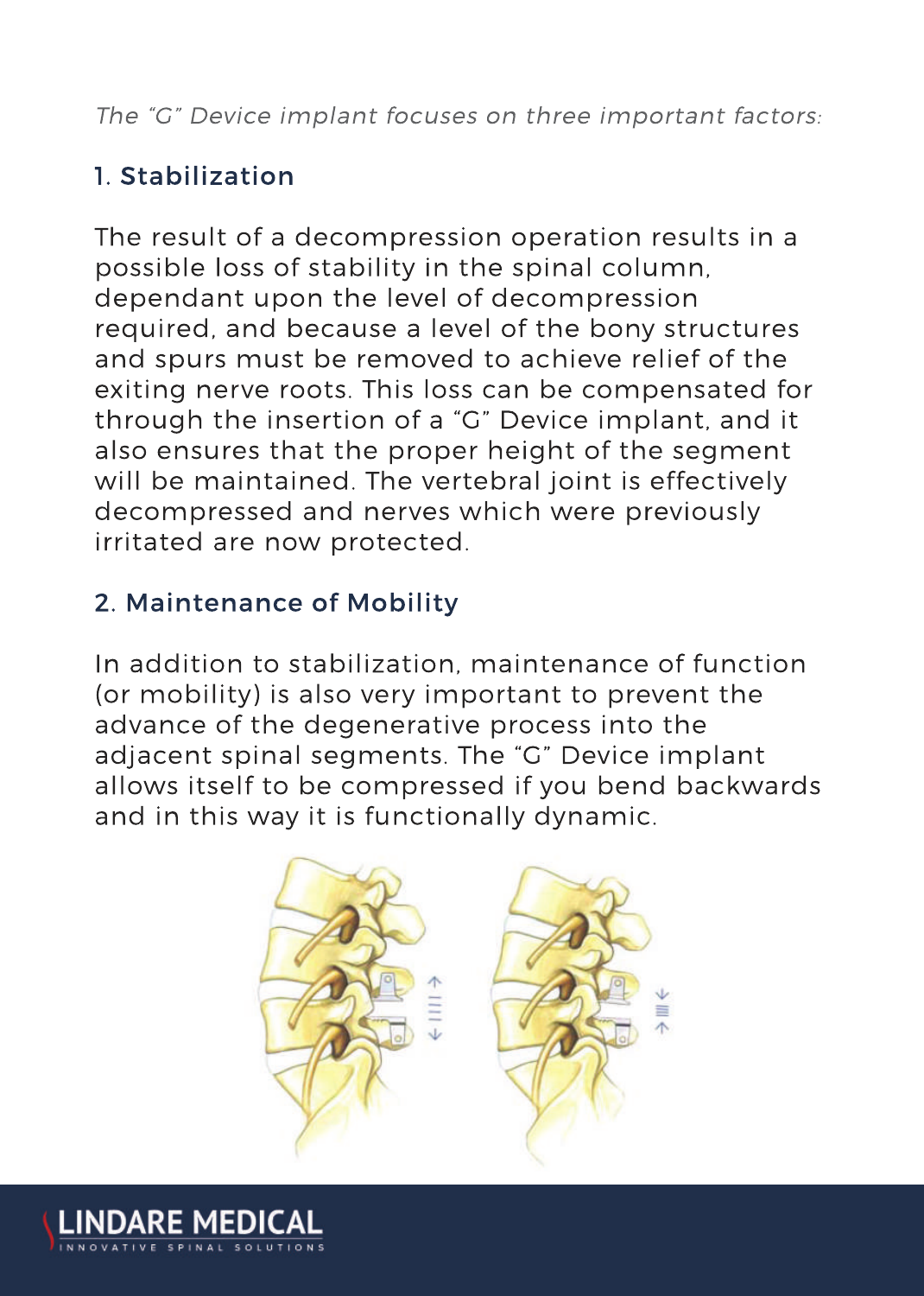#### 3. Less-invasive Treatment

The "G" Device implantation procedure is performed in a less-invasive manner whilst also permitting the surgeon to maintain precision and accuracy. The "G" Device implant is made of a very resilient titanium alloy; the implant material has excellent biocompatibility and has been implanted safely for many years.

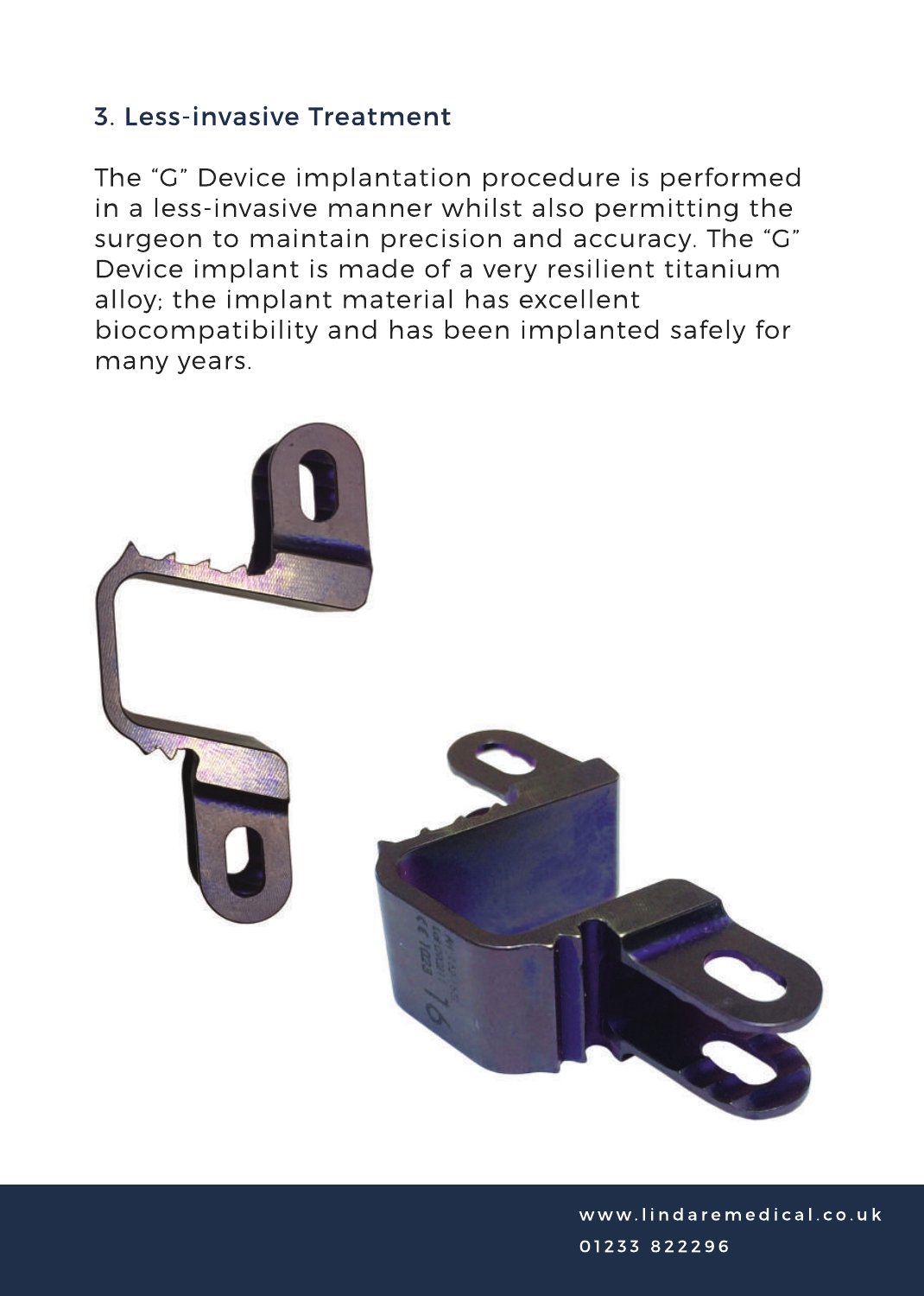## THE OPERATION

### **Decompression**

The operation requires general anaesthesia. First, the exact location of the spinal canal stenosis is determined by x-ray and the skin incision is defined. Next, the skin is incised and the muscles of the back are retracted to either side, allowing the spinal canal to be cleared of osteophytes and bony spurs. The next step involves decompression of the irritated and inflamed nerve fibres. This involves the surgeon removing and paring away all bone, joint, ligament or disc segments that are narrowing the spinal canal.

## **Implant Selection**

Once the spinal canal is cleared and the exiting nerves are decompressed, the surgeon chooses the appropriate implant for insertion. He measures the distance between the spinous processes with a trial implant and determines the correct size of implant needed.

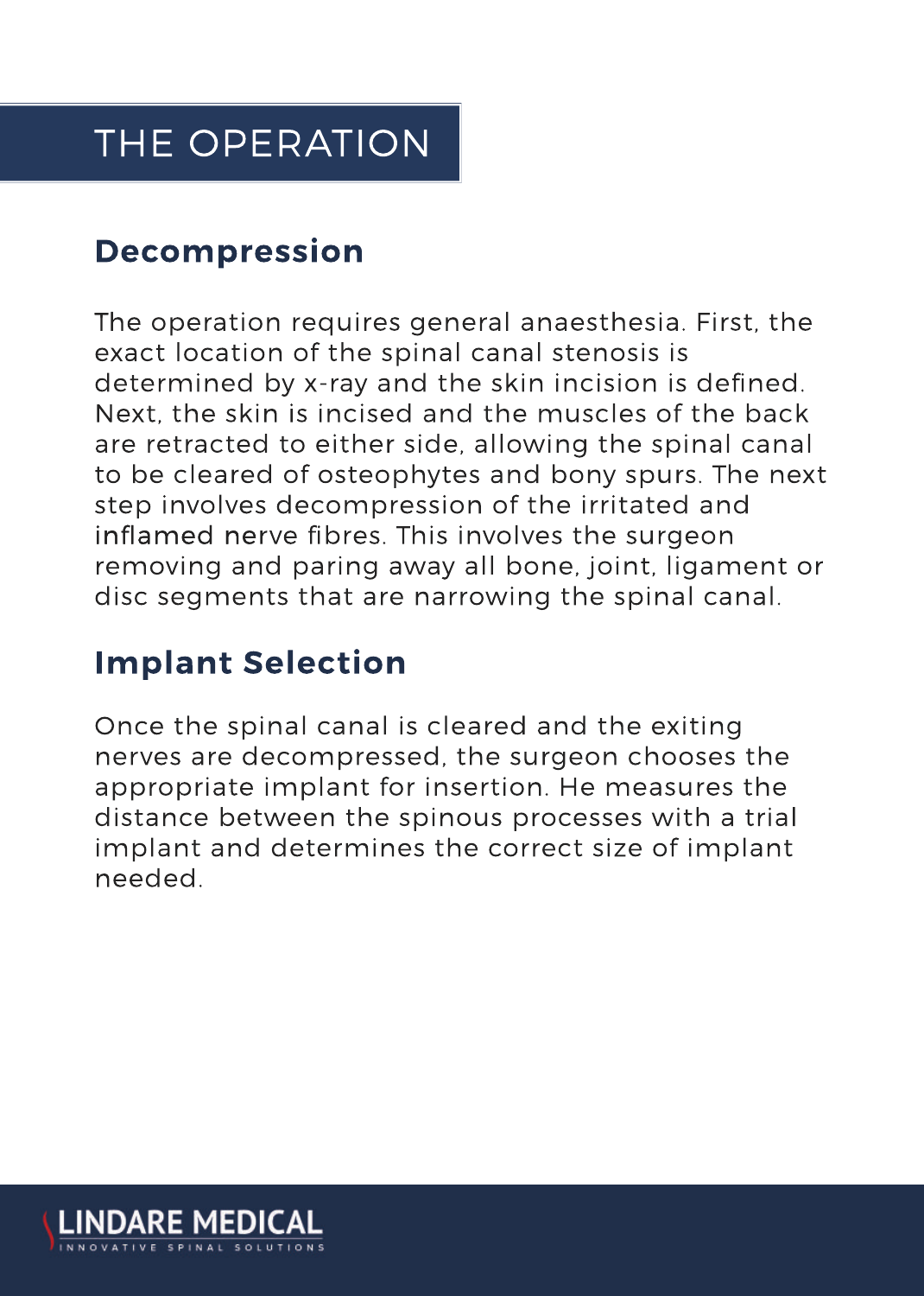## **Implant Insertion**

The "G" Device implant is inserted between the adiacent spinous processes providing a level of distraction, support and relief. The "G" Device, although similar to several other devices currently available, has many advantages over them. The Device is slightly shorter and the tip angled upwards to enable deeper Implantation at any level, but also offers the ability to safely Implant at the L5/S1 Junction, which many other devices fail to achieve.

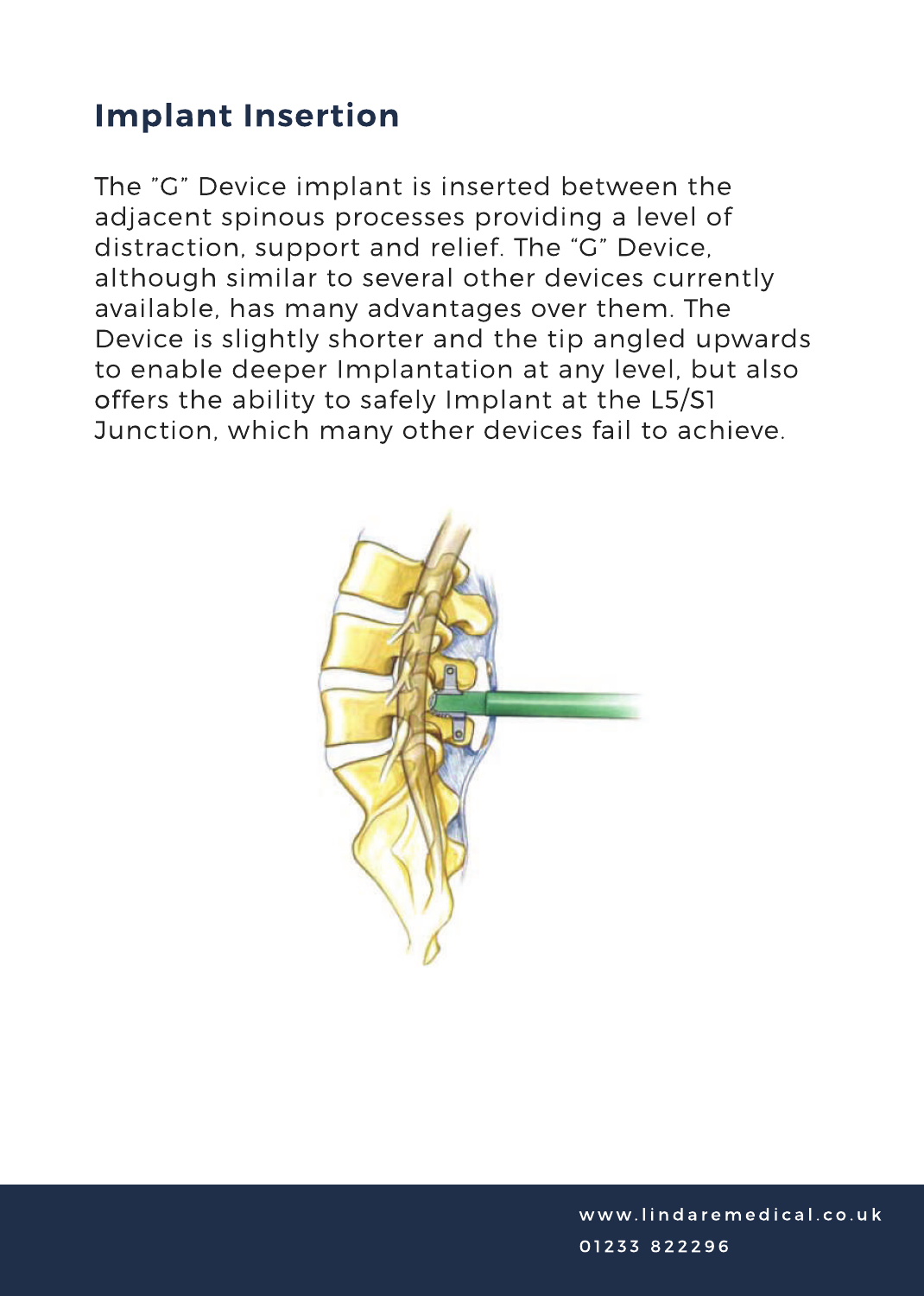## **Final situation after implantation**

View from the side



## **Final situation after implantation**

View from above

**LINDARE MEDICAL** 



Once decompression of the irritated and inflamed nerve fibres is complete, the "G" Device implant will permanently stabilize the spinal column. Maintenance of the function is now ensured.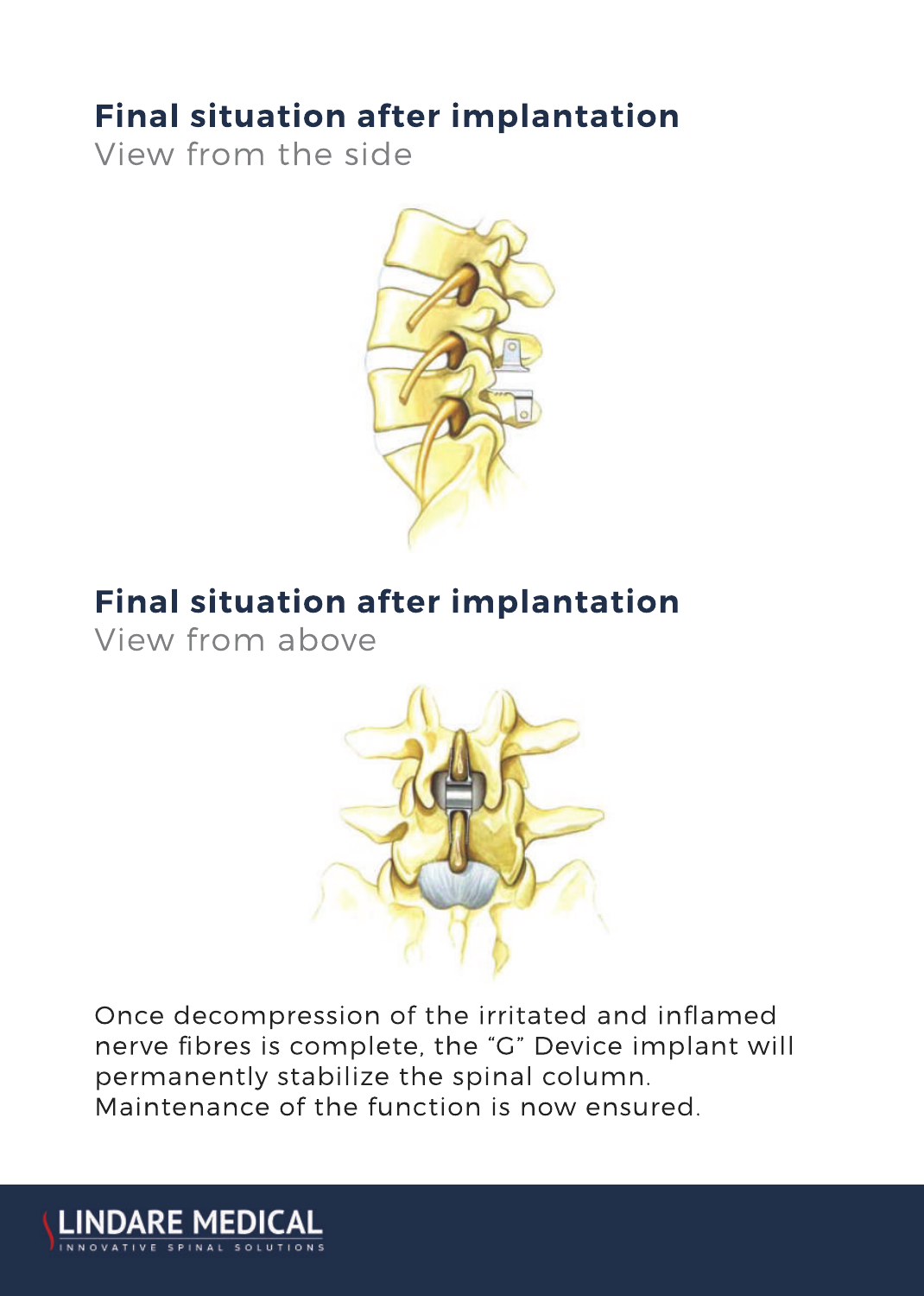## **What happens after the operation?**

Although the pain in one's back and at the wound site after surgery can be uncomfortable, there are many pain remedies available that will usually relieve the discomfort, and your anaesthetist will advise you accordingly. The implant is immediately ready to bear weight and also stabilizes the spinal column. You will usually be able to stand immediately after the operation. During the first weeks after surgery you should generally avoid severe stress on the spine through heavy lifting, twisting and/or leaning backwards. This will speed up the healing process for the implant.